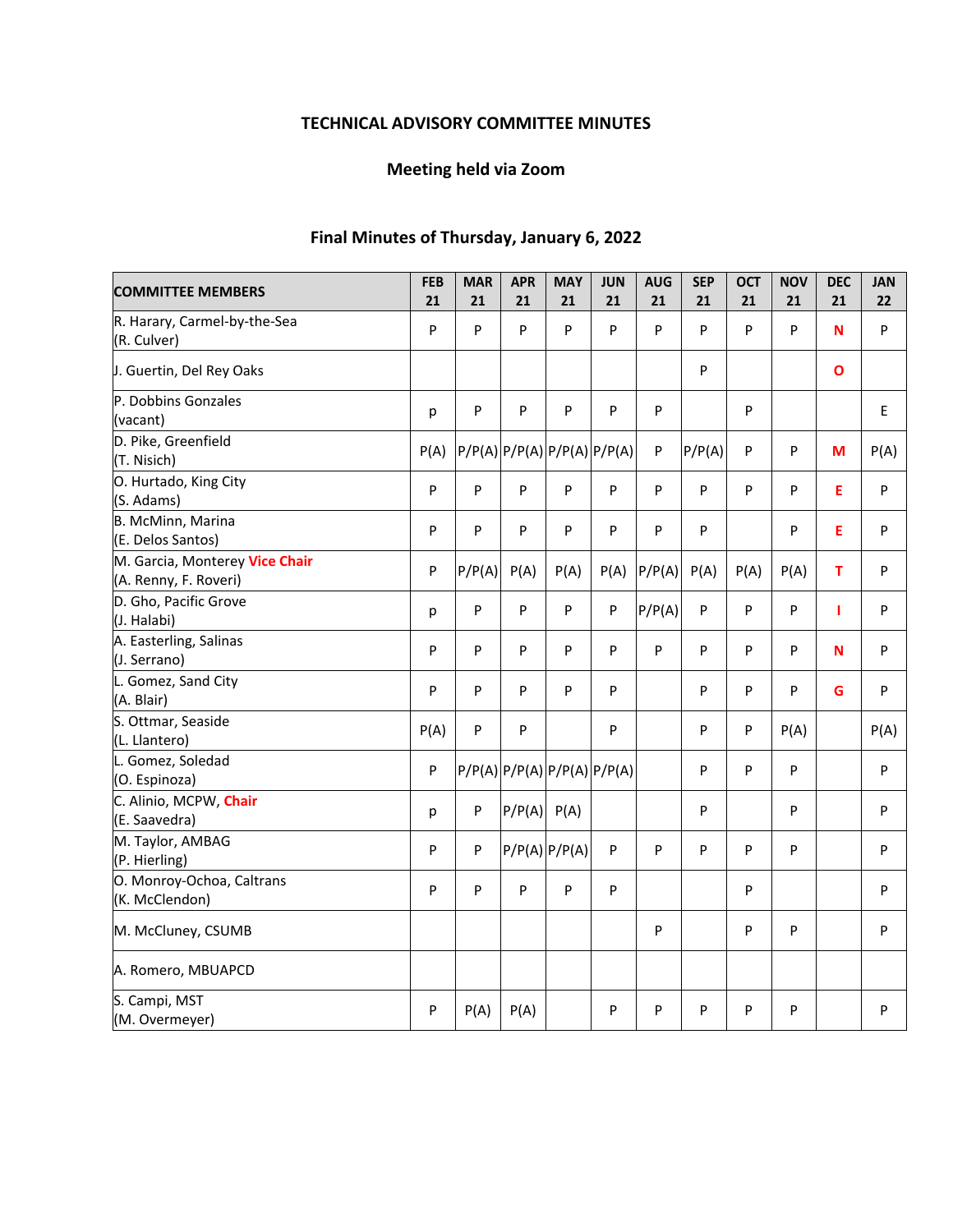| <b>STAFF</b>                                 | <b>FEB</b> | <b>MAR</b> | <b>APR</b> | <b>MAY</b> | <b>JUN</b> | <b>AUG</b> | <b>SEP</b> | <b>OCT</b> | <b>NOV</b> | <b>DEC</b> | <b>JAN</b> |
|----------------------------------------------|------------|------------|------------|------------|------------|------------|------------|------------|------------|------------|------------|
|                                              | 21         | 21         | 21         | 21         | 21         | 21         | 21         | 21         | 21         | 21         | 22         |
| T. Muck, Executive Director                  | P          |            | P          | P          |            | P          | P          | P          | P          |            | P          |
| C. Watson, Director of Planning              |            |            |            |            |            |            |            | P          | P          |            |            |
| M. Zeller, Director of Programming & Project |            | P          | P          | P          | P          | P          | P          | P          | P          |            | P          |
| Delivery                                     |            |            |            |            |            |            |            |            |            |            |            |
| D. Bilse, Principal Engineer                 |            |            | P          | P          | D          | Þ          | P          | P          | P          |            | P          |
| M. Montiel, Administrative Assistant         | p          | P          |            | P          | D          | Þ          | P          |            | P          |            | P          |
| J. Strause, Transportation Planner           |            |            |            |            |            |            |            |            |            |            | P          |
| T. Wright, Public Outreach Coordinator       | P          |            |            |            |            |            |            |            |            |            |            |
| L. Williamson, Senior Engineer               | P          | P          | P          |            |            |            | P          |            | P          |            | P          |
| A. Hernandez, Asst. Transportation Planner   |            |            |            |            |            |            | P          |            | P          |            | P          |
| A. Guther, Asst. Transportation Planner      |            |            |            |            |            |            |            |            | P          |            | P          |

### **OTHERS PRESENT:**

Chris Bjornstad, Caltrans D5

# **1. ROLL CALL**

Chair Chad Alinio, Monterey County, called the meeting to order at 9:32 am. Introductions were made and a quorum was established.

## **1.1 ADDITIONS OR CORRECTIONS TO AGENDA**  None.

**2. PUBLIC COMMENTS** 

None.

## **3. BEGINNING OF CONSENT AGENDA**

# **M / S / C: McMinn / Harary / unanimous**

3.1 **APPROVED** the Technical Advisory Committee meeting minutes for November 4, 2021.

## **END OF CONSENT AGENDA**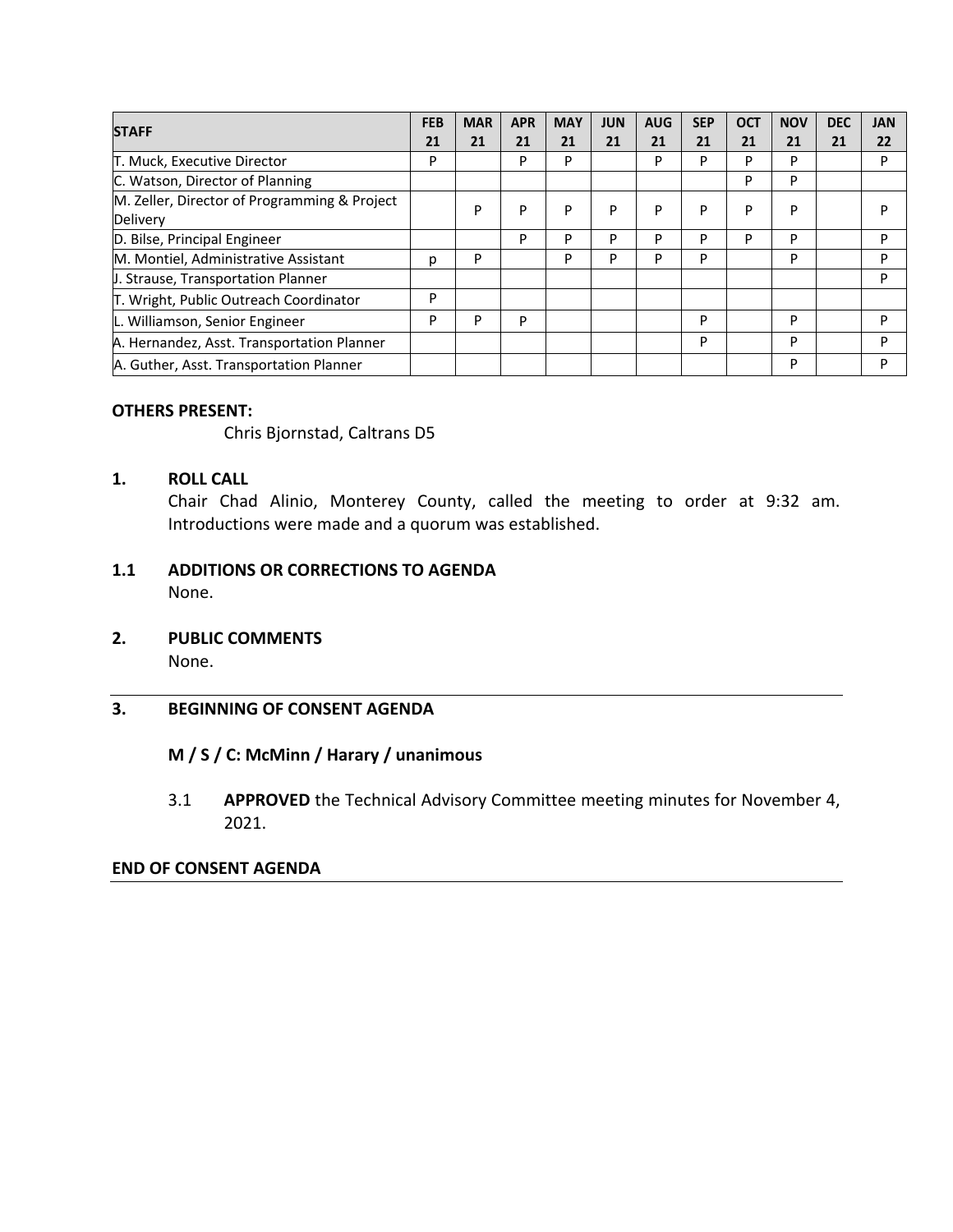# **4. DRAFT 2022 REGIONAL TRANSPORTATION PLAN & 2045 METROPOLITAN TRANSPORTATION PLAN / SUSTAINABLE COMMUNITIES STRATEGY**

Michael Zeller, Director of Programming and Project Delivery, reported that the Transportation Agency prepares a Regional Transportation Plan (RTP) every four years. This work is coordinated with the Association of Monterey Bay Area Governments (AMBAG), which prepares a Metropolitan Transportation Plan (MTP) and Sustainable Communities Strategy (SCS) for the three‐county Monterey Bay region. The RTP outlines regional priorities for meeting future transportation and mobility needs, consistent with the policy goals and objectives adopted by the Board, within the constraints of a transportation revenue forecast over the 20‐year planning horizon of the documents.

Heather Adamson, Association of Monterey Bay Area Governments, reported that the Draft 2045 MTP/SCS contains a number of improvements to our multimodal transportation system. She also noted that AMBAG is preparing an Environmental Impact Report (EIR) for this effort. The Draft EIR will evaluate the impacts of the 2045 MTP/SCS on the physical environmental at the program level.

Leon Gomez, City of Soledad asked if staff could verify a specific project on US 101 was included on the RTP project list. Executive Director Todd Muck replied that staff will review and add this project as appropriate consistent with the work schedule and coordination with the City of Soledad.

#### **5. 2022 BIKE MAP UPDATE**

Janneke Strause, Transportation Planner, provided a presentation on the 2022 Bike Map Update project. She noted that the Monterey County Bike Map was last updated in 2016 as part of the Regional Pedestrian and Bicyclist Wayfinding Program for Monterey County. She noted that the primary goals of the 2022 Bike Map Update are to add projects completed since 2016, identify preferred routes, and improve the map's usability.

Sloan Campi, Monterey‐Salinas Transit recommended the plans add transit facilities and coordinate the Bike Map update with Monterey‐Salinas Transit

### **6. MEASURE X REGIONAL PAVEMENT MANAGEMENT PROGRAM**

Laurie Williamson, Senior Engineer, reported that the Transportation Agency is offering to coordinate a joint procurement for pavement condition assessments to assist jurisdictions meet Measure X Pavement Management Program requirements. The Transportation Agency staff is prepared to move forward with the preparation and release of a Request for Proposal for consultant services to provide pavement management program services based on the interest of member agencies. She noted that the Transportation Agency is requesting a commitment letter from each local agency of their intent to participate, or not, as well as indication of any tasks they would like to see included in the RFP. Participating agencies will need to contribute a proportionate share of costs for the work. She asked to submit letters in the next week or two.